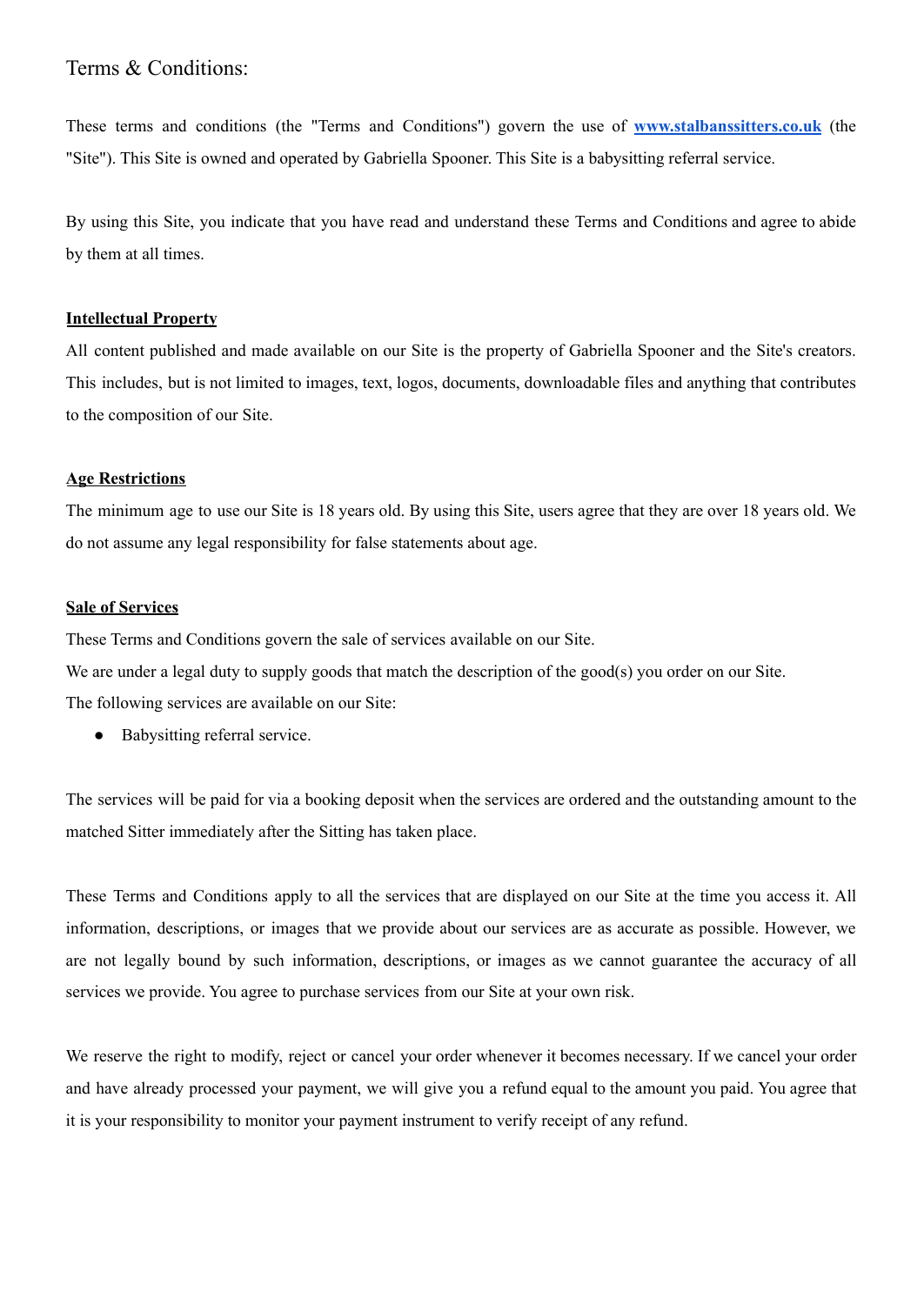## **Payments**

We accept the following payment methods on our Site:

- PayPal
- Credit Card
- Debit Card

When you provide us with your payment information, you authorise our use of and access to the payment instrument you have chosen to use. By providing us with your payment information, you authorise us to charge the amount due to this payment instrument.

If we believe your payment has violated any law or these Terms and Conditions, we reserve the right to cancel or reverse your transaction.

## **Cancellation Policy**

The referral fee paid on booking is non- refundable or exchangeable unless the service cannot find you a Sitter.

No fees are due to the Sitter unless a client cancels within 12 hours; in which case 50% of the Sitter's hourly rate is owed to the Sitter for the time slot scheduled.

If the Sitter is cancelled upon arrival then the full charge of the time slot is owed to the Sitter.

In the unlikely event that a Sitter cancels, St Albans Sitters will endeavour to find a similar replacement, if a replacement cannot be found then the referral fee will be refunded or exchanged.

## **Consumer Protection Law**

Where the *Sale of Goods Act 1979*, the *Consumer Rights Act 2015*, or any other consumer protection legislation in your jurisdiction applies and cannot be excluded, these Terms and Conditions will not limit your legal rights and remedies under that legislation. These Terms and Conditions will be read subject to the mandatory provisions of that legislation. If there is a conflict between these Terms and Conditions and that legislation, the mandatory provisions of the legislation will apply.

#### **Limitation of Liability**

Gabriella Spooner and our directors, officers, agents, employees, subsidiaries, and affiliates will not be liable for any actions, claims, losses, damages, liabilities and expenses including legal fees from your use of the Site.